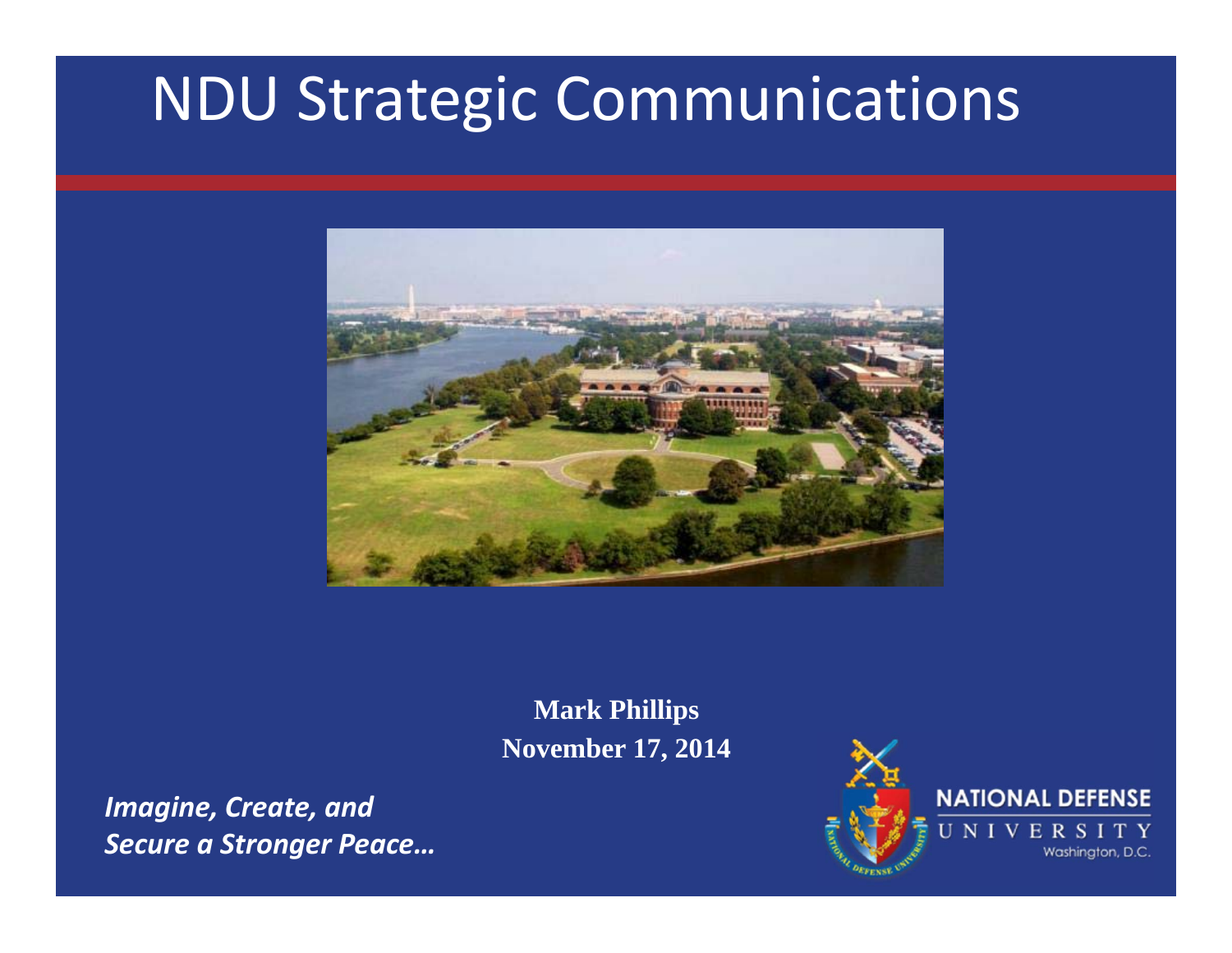



- Today's purpose:
- Introduce "Strategic Communications"
- First Priority: Improve internal communication
- Second Priority: Build NDU's external reputation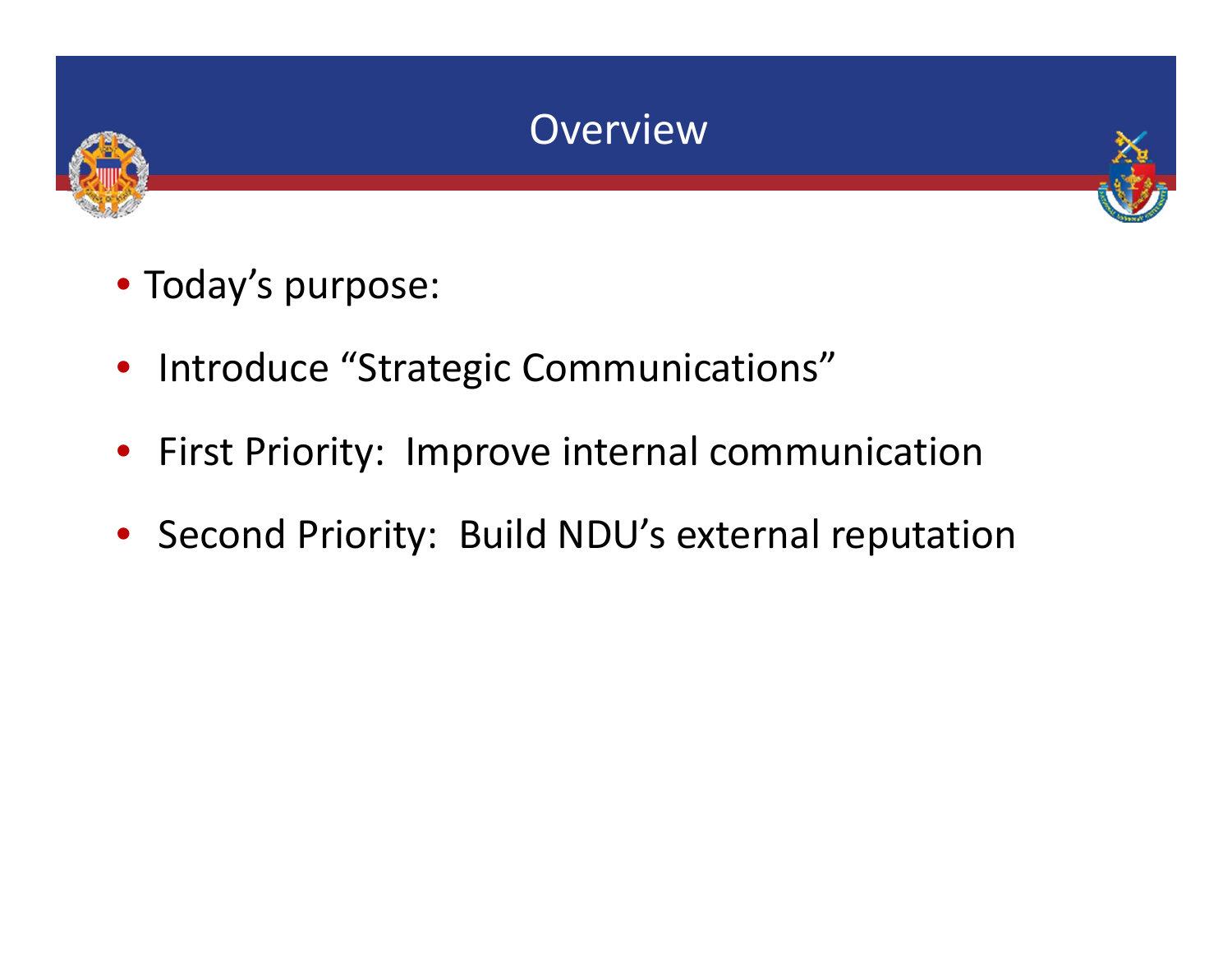

### Defining Strategic Communications

- • "Focused U.S. Government efforts to understand and engage key audiences to create, strengthen, or preserve conditions favorable for the advancement of U.S. Government interests, policies, and objectives through the use of coordinated programs, plans, themes, messages, and products synchronized with the actions of all instruments of national power." (*Joint Pub 3‐61*)
- • Strategic Communication at NDU: Coordinating messages and actions to create favorable conditions by increasing understanding and engagement with key stakeholders.
- •*Use communication to manage strategic relationships*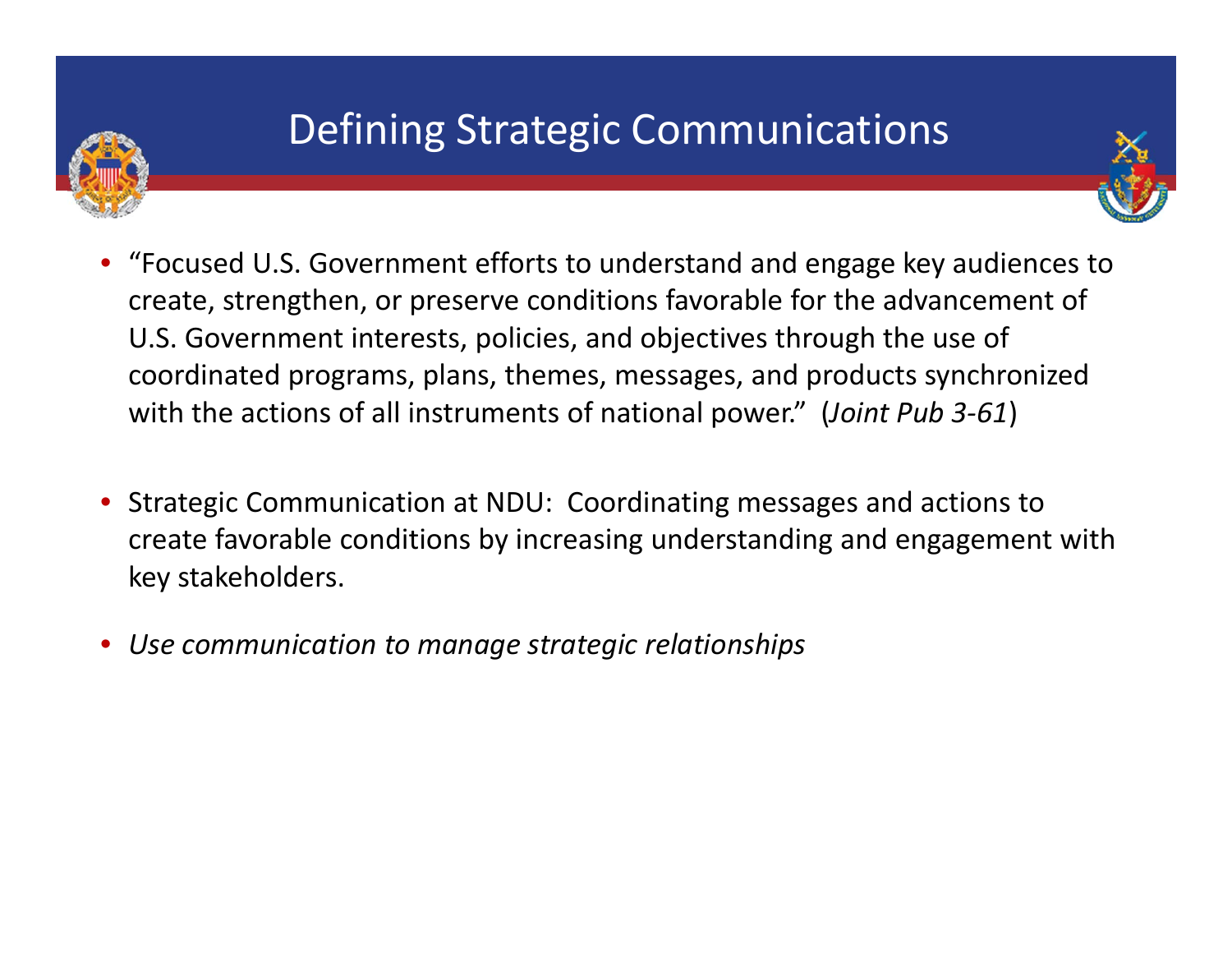

### Stakeholders and Interdependence



- •Examples:
- •Congress and Joint Staff control our budget  $\leftrightarrow$  we control our information
- $\bullet$ Services send faculty and students  $\leftrightarrow$  we control the teaching and learning environment and the quality of education and research provided
- •COCOMs and students' home agencies depend on us to prepare leaders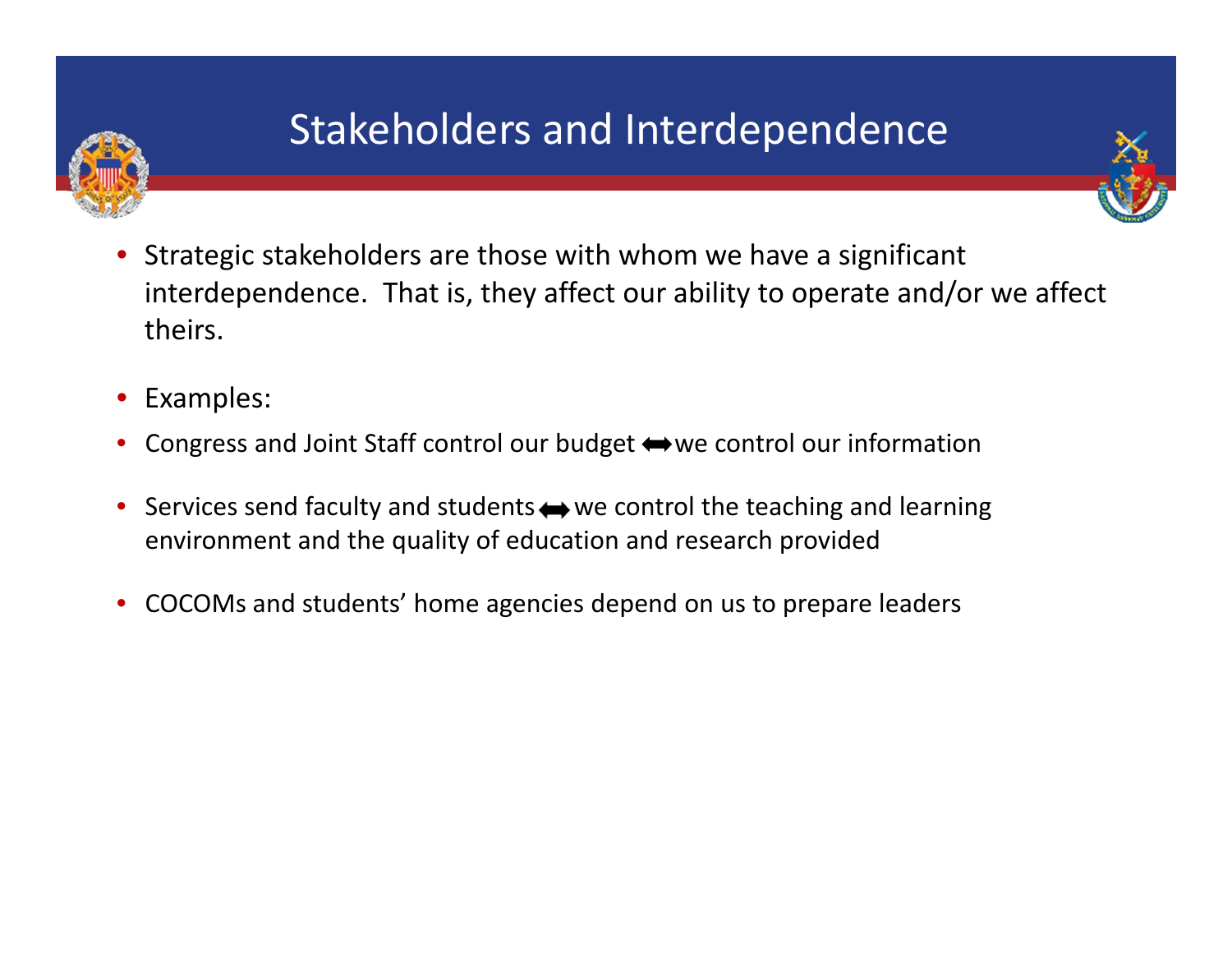

# Strategic Communications and Public Affairs



- **Strategic Communications includes:**
- $\bullet$ Internal information
- $\bullet$ • Media relations
- $\bullet$ Community relations
- $\bullet$ Web and social media
- $\bullet$ Congressional relations
- $\bullet$ Other strategic stakeholder relationships

*My role is to help NDU communicate well internally and externally with those upon whom we depend.*

Traditional Public Affairs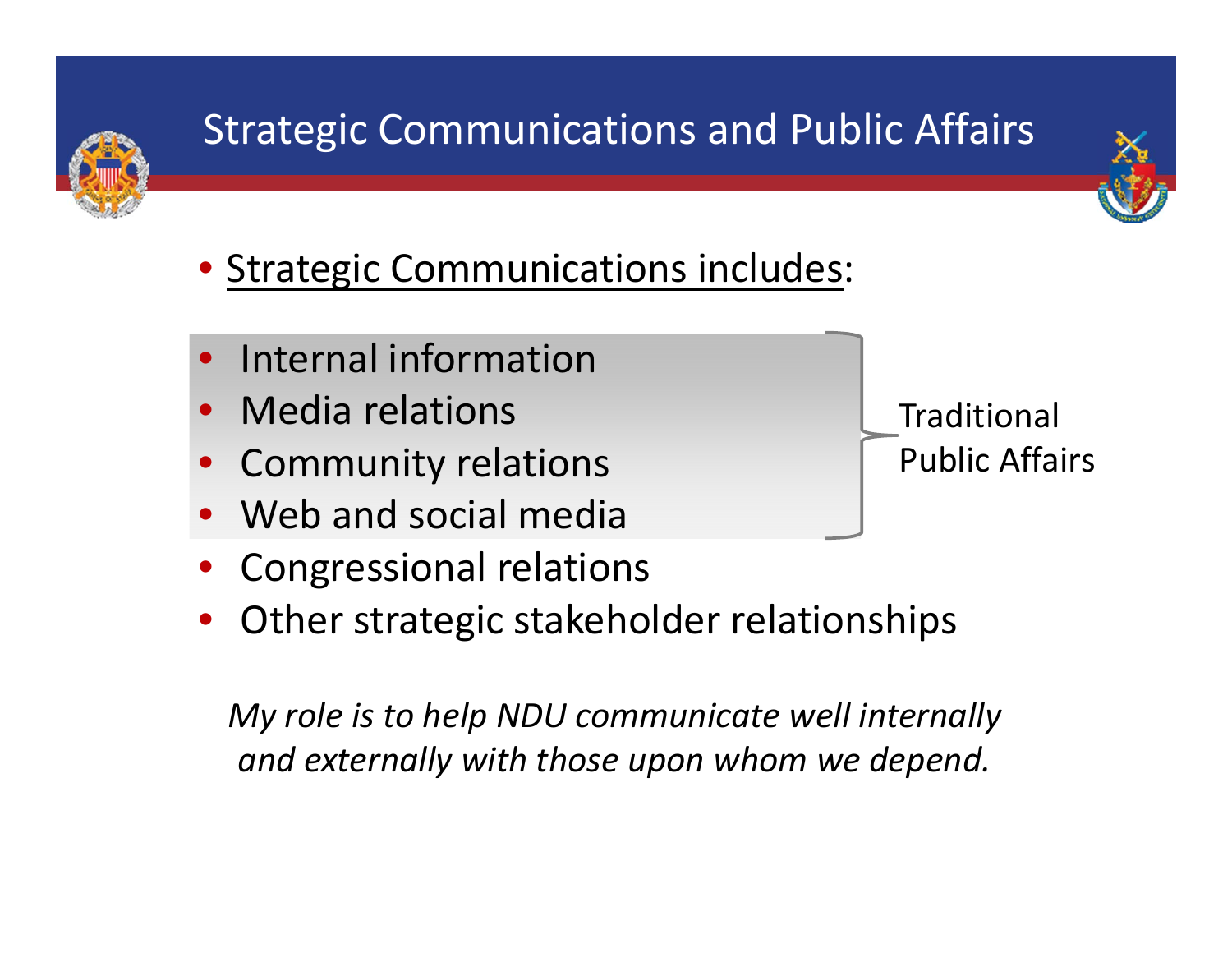

## Principles of Strategic Communication



- Communication is <sup>a</sup> leadership responsibility; leaders model the behavior, set the tone, and champion the communication process.
- Every action communicates; words should reinforce actions.
- Effective communication ensures transparency, openness, and consistency of message.
- Effective communication is two‐way.
- Strategic communication is results‐based, with <sup>a</sup> desired end state.
- Leader credibility drives organizational reputation, which drives employee engagement.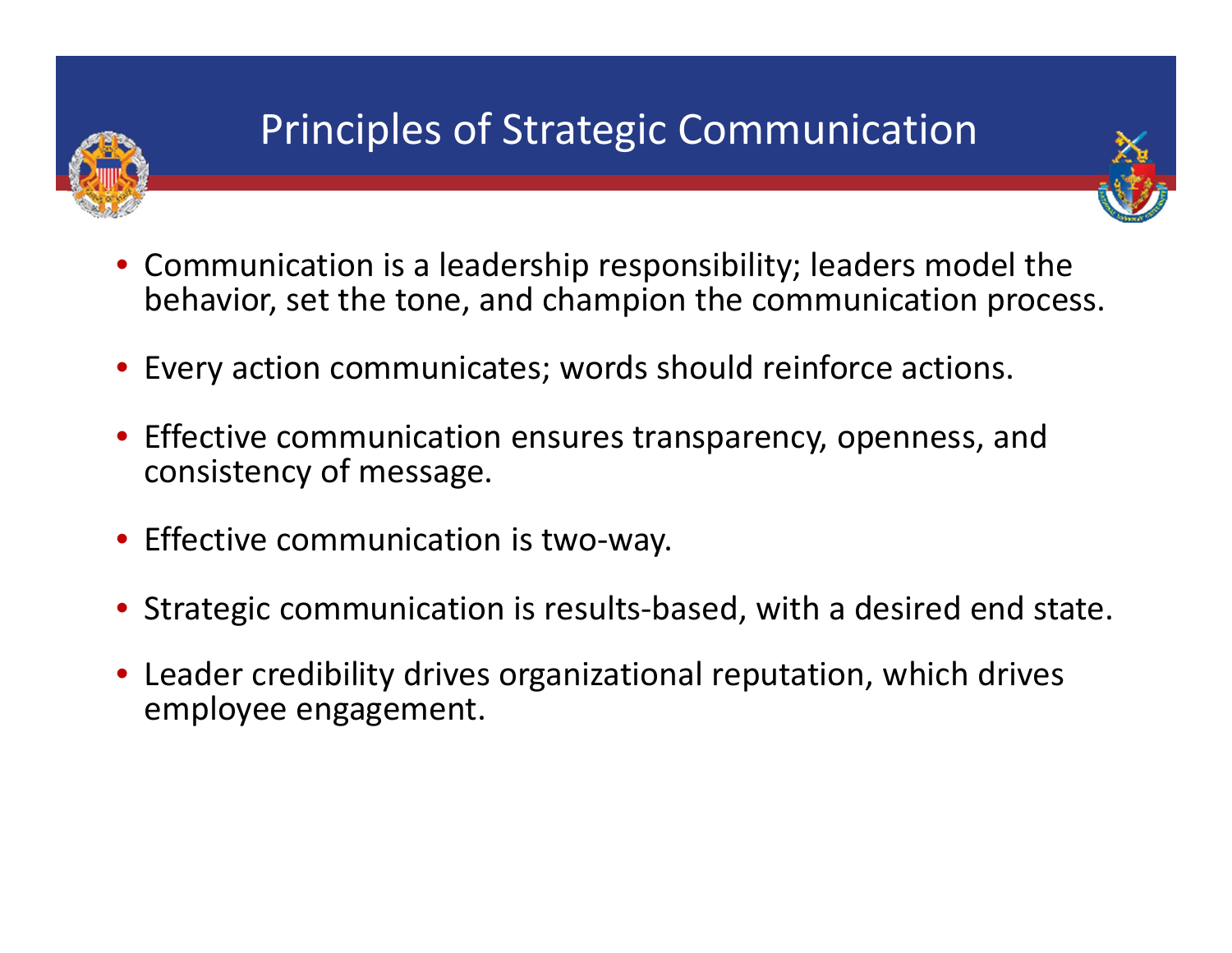

**this is where we should focus our communication effort.**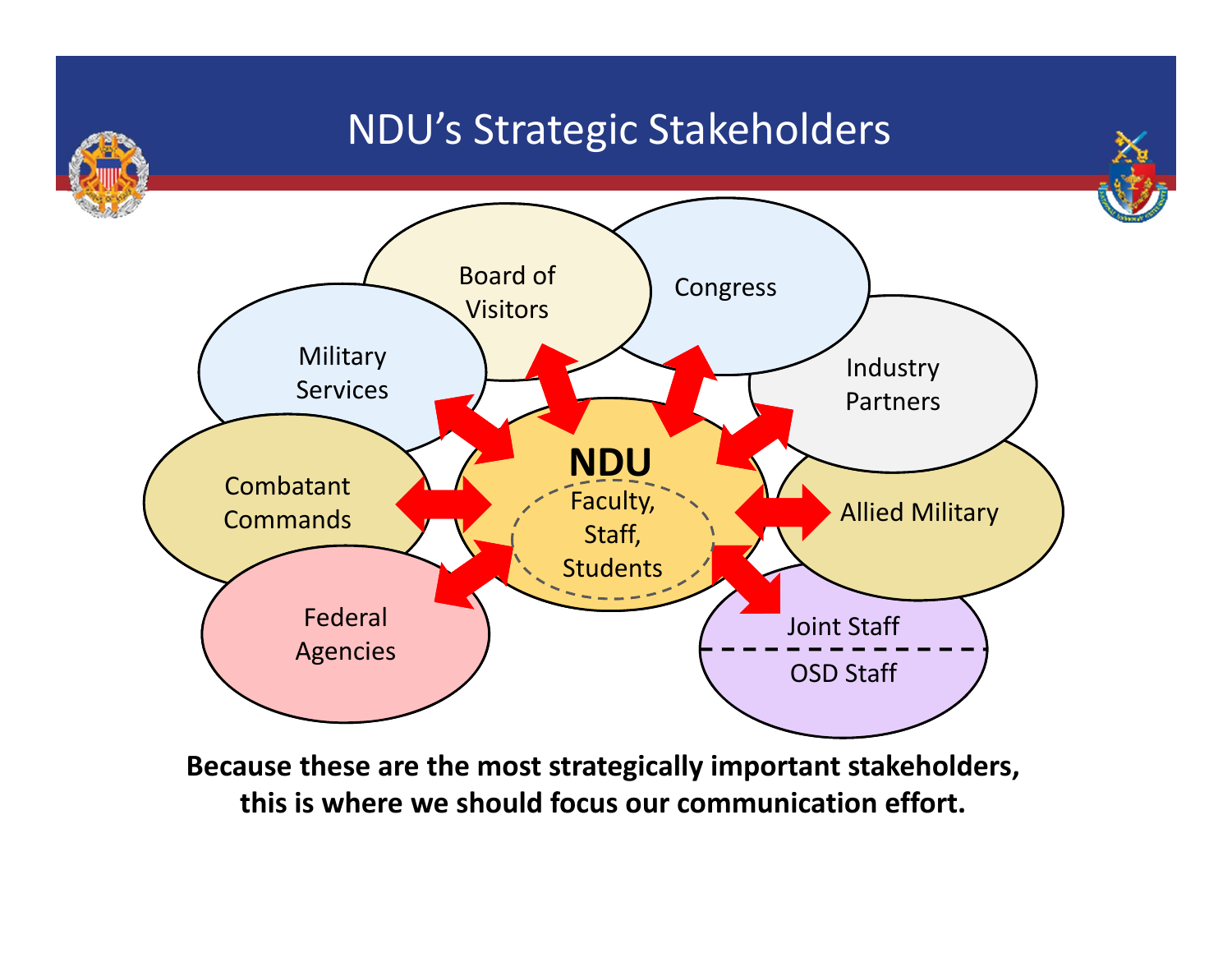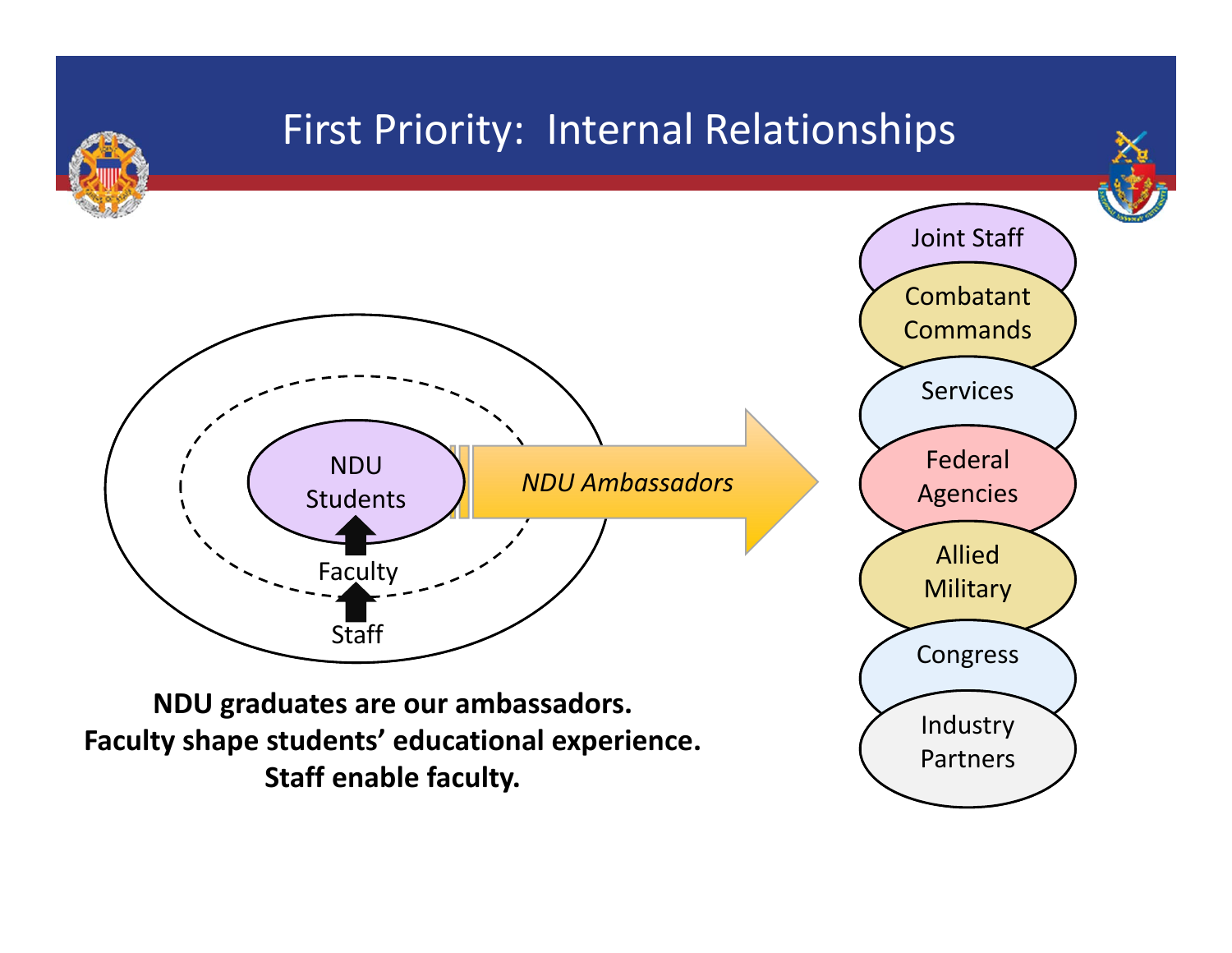### Internal Communication ‐ Way Forward



- •Improve communication, transparency and consistency
- • Create <sup>a</sup> culture of communication that values transparency and rewards collaboration and information sharing.
- •Share news via email, website, intranet, social media, etc.
- $\bullet$ Create <sup>a</sup> university newsletter to share information across boundaries.
- •● Create a university "bio-book" to help faculty and staff find and engage each other.
- $\bullet$ ● Hold town halls, brown bags and other forums for two-way communication.
- •• Refine and communicate business processes.

•

- $\bullet$ • Post and push meeting minutes, leadership decisions and policy changes.
- •• Provide training on how to use communication tools, e.g., Sharepoint.
- • Leverage existing resources, e.g., faculty expertise, Sharepoint, websites, social media, library collection, photo/videographers, graphics, young professionals & interns, etc.
- •Create/update core branding materials (annual report, fact sheets, etc.)
- •Identify and share examples of NDU's unique value and impact.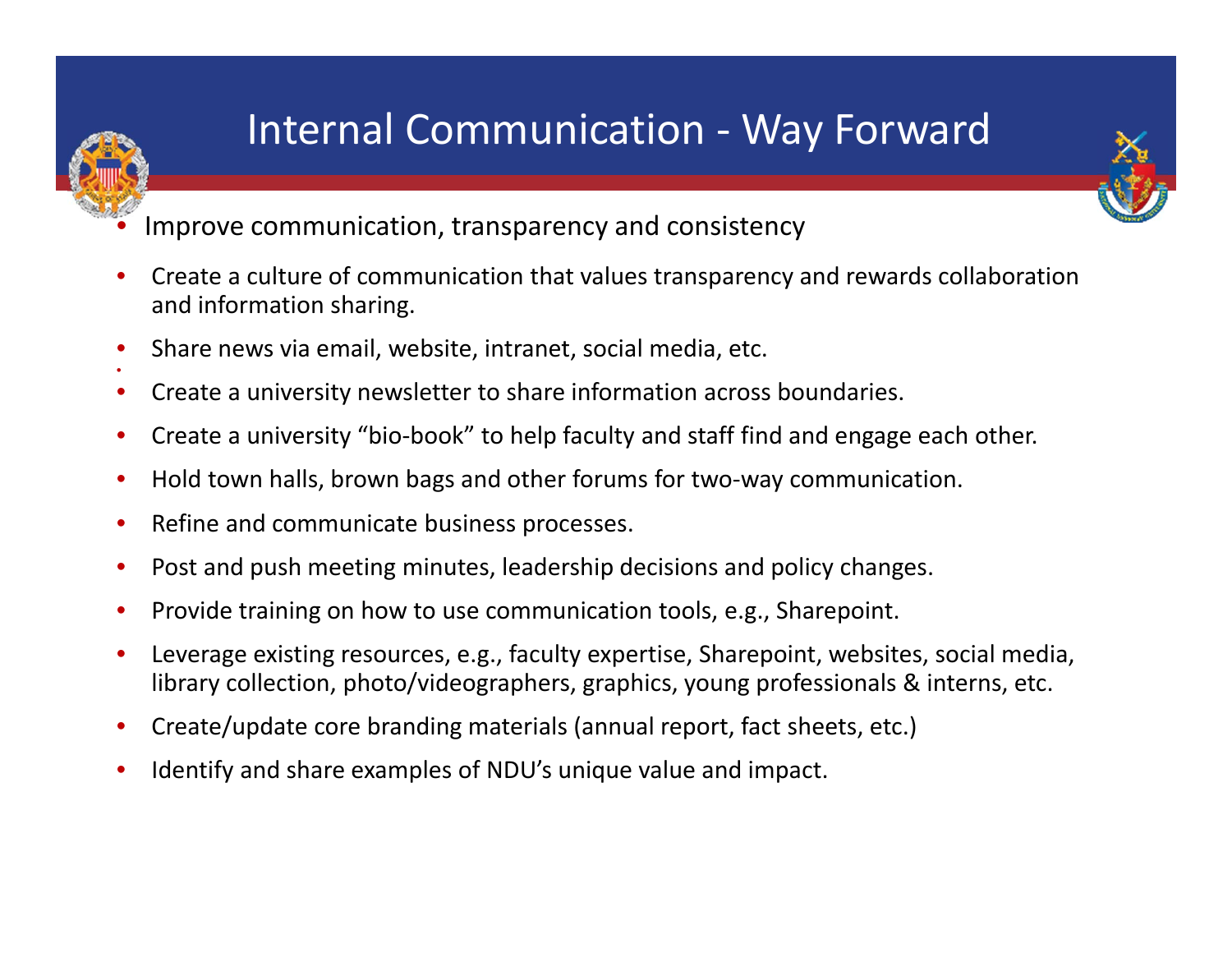